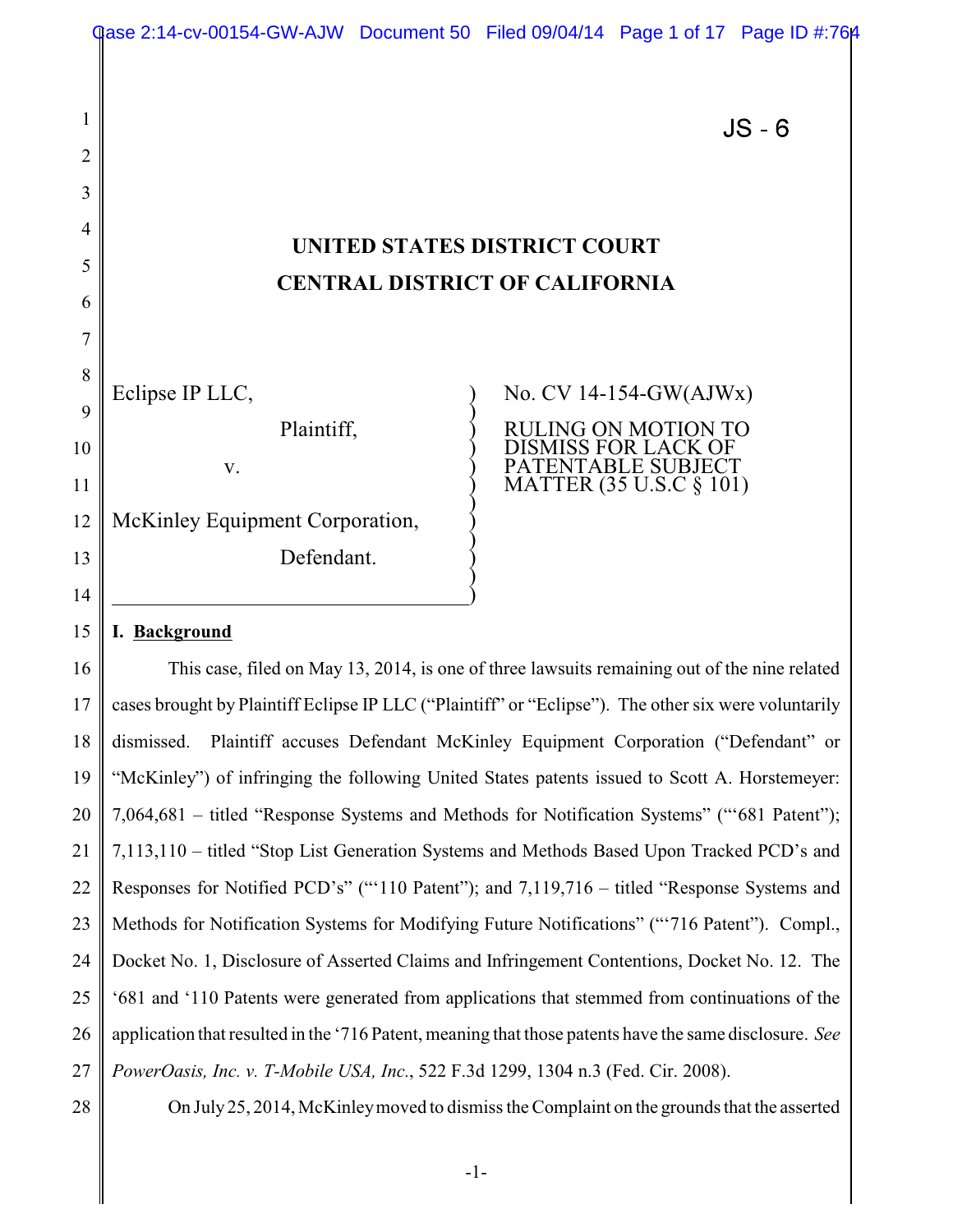1 2 3 claims are not directed to patentable subject matter under 35 U.S.C. § 101 ("Motion"). Docket No. 22-1. On August 14, 2014, Eclipse filed an Opposition. Docket No.  $23<sup>1</sup>$  On August 21, 2014, McKinley filed a Reply. Docket No. 24.

#### 4 **II. Legal Standard**

#### 5

# *A. Motion to Dismiss*

6 7 8 9 10 11 12 13 14 15 16 17 A complaint may be dismissed for failure to state a claim upon which relief can be granted for one of two reasons: (1) lack of a cognizable legal theory or (2) insufficient facts under a cognizable legal theory. *Bell Atl. Corp. v. Twombly*, 550 U.S. 544, 555 (2007). *See also Mendiondo v. Centinela Hosp. Med. Ctr.,* 521 F.3d 1097, 1104 (9th Cir. 2008) ("Dismissal under Rule 12(b)(6) is appropriate only where the complaint lacks a cognizable legal theory or sufficient facts to support a cognizable legal theory."). A motion to dismiss should be granted if the complaint does not proffer enough facts to state a claim for relief that is plausible on its face. *See Twombly*, 550 U.S. at 558-59, 570; *see also William O. Gilley Enters., Inc. v. Atl. Richfield Co.*, 588 F.3d 659, 667 (9th Cir. 2009) (confirming that *Twombly* pleading requirements "apply in all civil cases"). "[W]here the well-pleaded facts do not permit the court to infer more than the mere possibility of misconduct, the complaint has alleged – but it has not 'show[n]' – 'that the pleader is entitled to relief.'" *Ashcroft v. Iqbal*, 556 U.S. 662, 679 (2009) (quoting Fed. R. Civ. P. 8(a)(2)).

18 19 20 21 22 23 In deciding a 12(b)(6) motion, the court is limited to the allegations on the face of the complaint (including documents attached thereto), matters which are properly judicially noticeable, and other extrinsic documents when "the plaintiff's claim depends on the contents of a document, the defendant attaches the document to its motion to dismiss, and the parties do not dispute the authenticity of the document, even though the plaintiff does not explicitly allege the contents of that document in the complaint." *Knievel v. ESPN*, 393 F.3d 1068, 1076 (9th Cir. 2005). The court must

<sup>25</sup> 26 27 28 <sup>1</sup> In support of its Opposition, Eclipse submitted the Declaration of Daniel R. McClure ("McClure Decl."). Docket No. 23-1. McClure is a patent attorney who was employed at the firm that prosecuted the patents-in-suit at the U.S. Patent and Trademark Office. McClure did not draw that connection expressly and did not state whether he himself was involved in the prosecution ofthe patents-in-suit. His declaration, 23 pages long, is essentially a second opposition brief. While McClure has an electrical engineering degree, he has been a lawyer since 1993, and part of his asserted qualifications for providing a declaration is that he has managed the prosecution of thousands of patents and stays up to date on patent law. McClure's declaration does not say anything that could not have been said in the Opposition, other than for reasons of space. Considering it does not affect the result herein.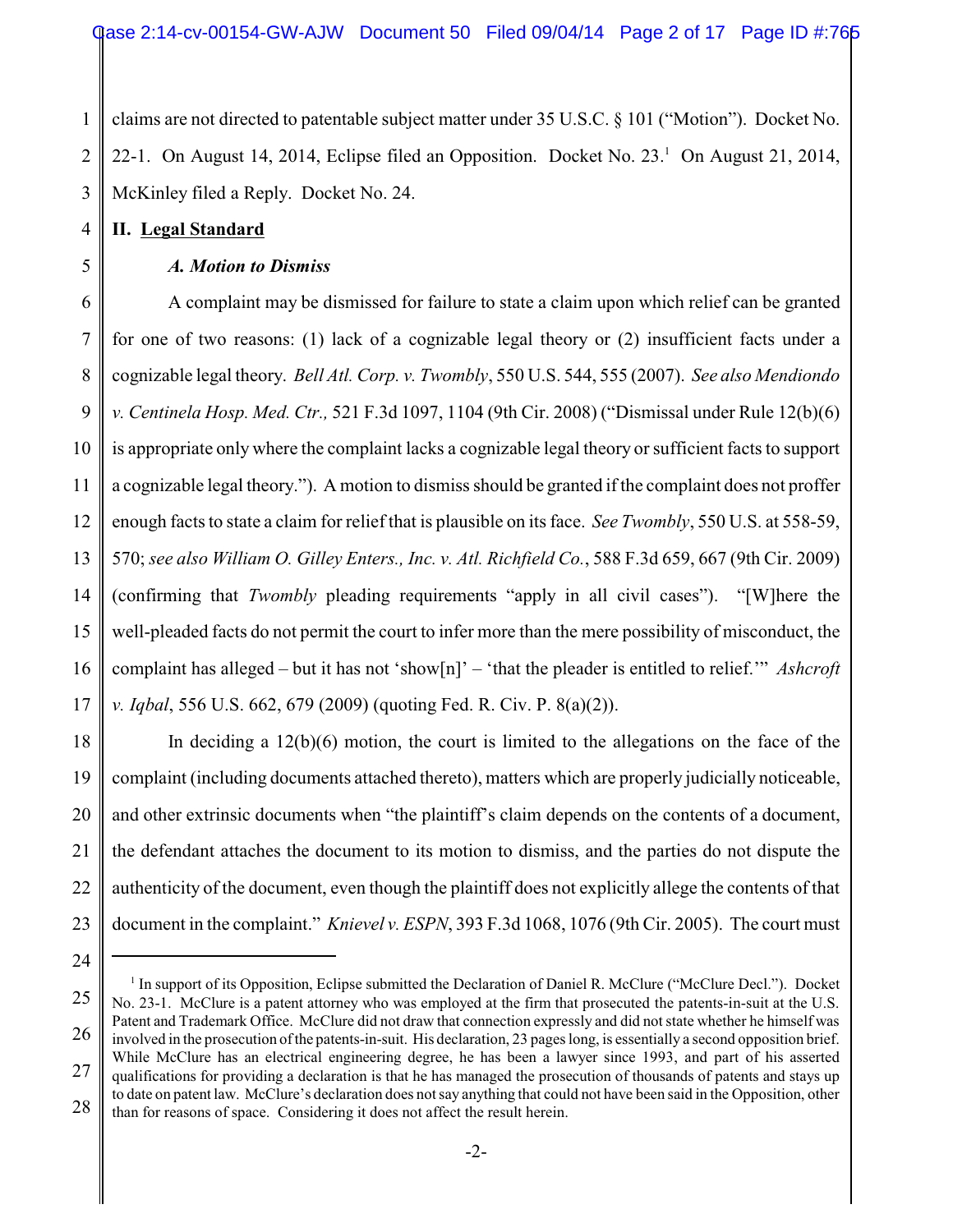1 2 3 4 5 6 7 construe the complaint in the light most favorable to the plaintiff and must accept all factual allegations as true. *Cahill v. Liberty Mutual Ins. Co.*, 80 F.3d 336, 337-38 (9th Cir. 1996). The court must also accept as true all reasonable inferences to be drawn from the material allegations in the complaint. *See Brown v. Elec. Arts, Inc.*, 724 F.3d 1235, 1247-48 (9th Cir. 2013); *Pareto v. F.D.I.C.*, 139 F.3d 696, 699 (9th Cir. 1998). Conclusory statements, unlike proper factual allegations, are not entitled to a presumption of truth. *See Iqbal*, 556 U.S. at 681; *Moss v. U.S. Secret Serv.*, 572 F.3d 962, 969 (9th Cir. 2009).

8

## *B. Patentable Subject Matter Under 35 U.S.C. § 101*

9 10 35 U.S.C. § 101 "defines the subject matter that may be patented under the Patent Act." *Bilski v. Kappos*, 561 U.S. 593, \_\_\_, 130 S.Ct. 3218, 3225 (2010). It provides:

11

12

Whoever invents or discovers any new and useful process, machine, manufacture, or composition of matter, or any new and useful improvement thereof, may obtain a patent therefor, subject to the conditions and requirements of this title.

13 14 15 16 17 *Id.* "In choosing such expansive terms . . . modified by the comprehensive 'any,' Congress plainly contemplated that the patent laws would be given wide scope" "to ensure that 'ingenuity should receive a liberal encouragement.'" *Id*. (quoting*Diamond v. Chakrabarty*, 447 U.S. 303, 308 (quoting 5 Writings of Thomas Jefferson 75–76 (H. Washington ed. 1871)) (some internal quotation marks omitted).

18 19 20 21 22 The "wide scope" of patent eligibility is not unlimited. Instead, the Supreme Court has invented or discovered "three specific exceptions to § 101's broad patent-eligibilityprinciples: 'laws of nature, physical phenomena, and abstract ideas.'" *Bilski*, 130 S.Ct. at 3225 (quoting*Chakrabarty*, 447 U.S. at 309). Although "the exceptions have defined the statute's reach as a matter of statutory *stare decisis* going back 150 years,"<sup>2</sup> *id*., they have not been enumerated consistently during that

- 23
- 

28 interpretation, for here, unlike in the context of constitutional interpretation, the legislative power is implicated, and Congress remains free to alter what we have done." *Patterson v. McLean Credit Union*, 491 U.S. 164, 172-73 (1989).

<sup>24</sup> 25 <sup>2</sup> "Statutory *stare decisis*" is a recent coinage, apparently used for the first time by Justice Scalia concurring in part in *Rita v. United States*, 551 U.S. 338, 368 (2007). Justice Ginsburg was the next to use the phrase: "Although I joined Justice SCALIA in *Rita* accepting the *Booker* remedial opinion as a matter of 'statutory *stare decisis'* . . . *.*" *Kimbrough*

<sup>26</sup> 27 *v. United States*, 552 U.S. 85, 116 (2007). Justice Ginsburg's use of quotation marks could have been a comment on the novelty of the phrase, but might have simply indicated a quotation. In any event, Justice Ginsburg later used the phrase without quotation marks in*CSX Transp., Inc. v. McBride*, 131 S. Ct. 2630, 2641 (2011). The context there makes clear that the phrase refers to the principle that "[c]onsiderations of*stare decisis* have special force in the area ofstatutory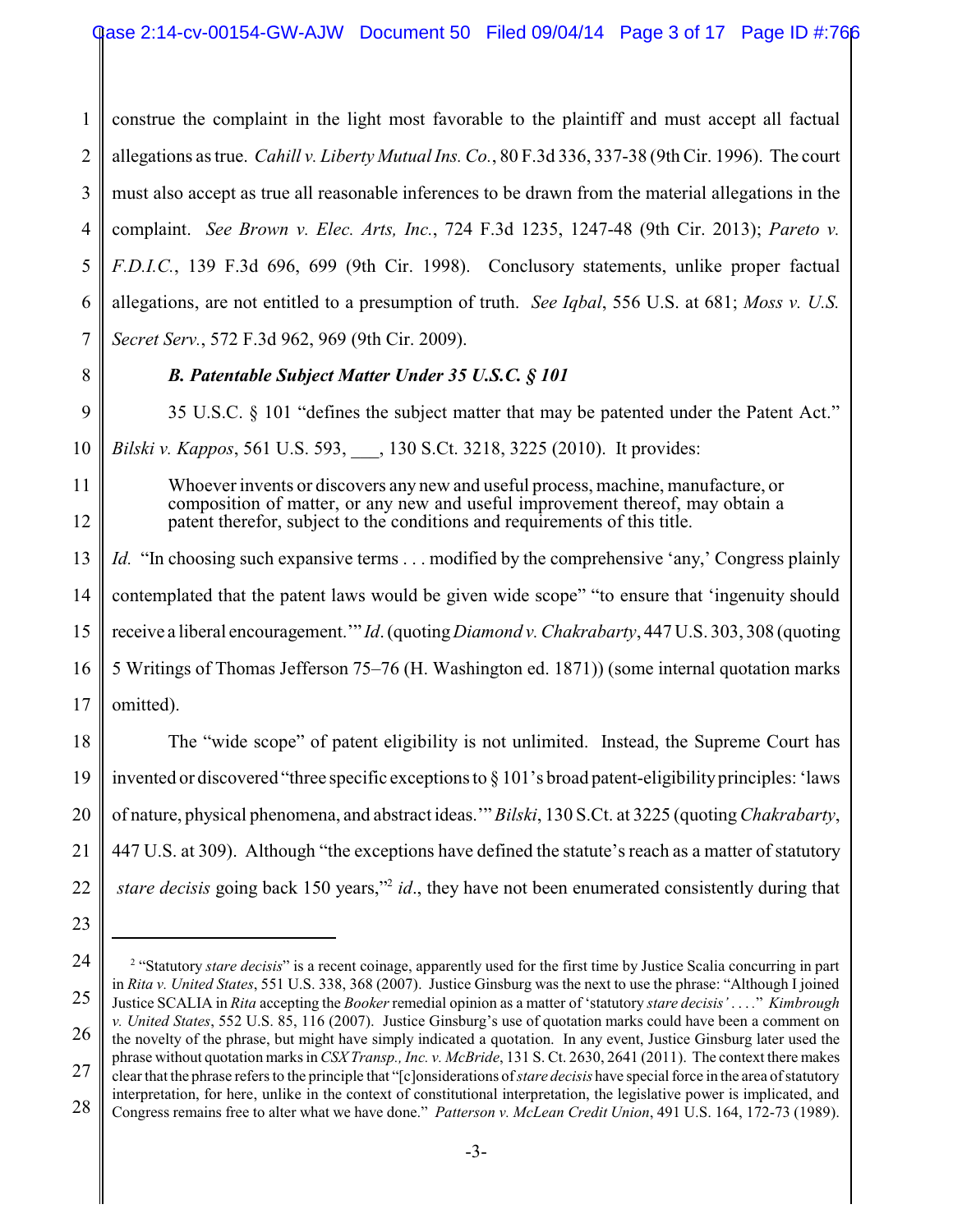1 time. Forty years ago, the list of unpatentable "basic tools of scientific and technological work" was:

2 "[p]henomena of nature . . . , mental processes, and abstract intellectual concepts." *Gottschalk v.*

3 *Benson*, 409 U.S. 63, 67 (1972).

4 5 6 7 8 In *Mayo Collaborative Services v. Prometheus Laboratories, Inc.*, 132 S.Ct. 1289 (2012), the Supreme Court "set forth a framework for distinguishing patents that claim laws of nature, natural phenomena, and abstract ideas from those that claim patent-eligible applications of those concepts." *Alice Corp. Pty. Ltd. v. CLS Bank Int'l*, 134 S. Ct. 2347, 2355 (2014). That framework is as follows:

9 10 11 12 13 First, we determine whether the claims at issue are directed to one of those patent-ineligible concepts. If so, we then ask, "[w]hat else is there in the claims before us?" To answer that question, we consider the elements of each claim both individually and "as an ordered combination" to determine whether the additional elements "transform the nature of the claim" into a patent-eligible application. We have described step two of this analysis as a search for an "'inventive concept'" – *i.e.*, an element or combination of elements that is "sufficient to ensure that the patent in practice amounts to significantly more than a patent upon the [ineligible concept] itself."

14 *Id*. at 2355 (citations omitted).

15 16 17 18 19 20 Describing this as a two-step test may overstate the number of steps involved. If the claim is not "directed" to a patent-ineligible concept, then the test stops at step one. If the claim is so directed, but we find in step two that the claim contains an "inventive concept" that "transforms" the nature of the claim into something patent eligible, then it seems that there was a categorization error in finding the claim – which is considered "as an ordered combination" – "directed to an abstract idea" in step one.

21 22 23 24 25 26 So, the two-step test may be more like a one step test evocative of Justice Stewart's most famous phrase. *See Jacobellis v. State of Ohio*, 378 U.S. 184, 197 (1964) (Stewart, J. concurring) ("Ishall not today attempt further to define the kinds of material I understand to be embraced within that shorthand description; and perhaps I could never succeed in intelligibly doing so. But I know it when I see it . . . .); *cf. Alice*, 134 S.Ct. at 2357 ("In any event, we need not labor to delimit the precise contours of the 'abstract ideas' category in this case.").

27 28 Rest and relaxation prevailed in *Alice* because it was "enough to recognize that there is no meaningful distinction between the concept of risk hedging in *Bilski* and the concept of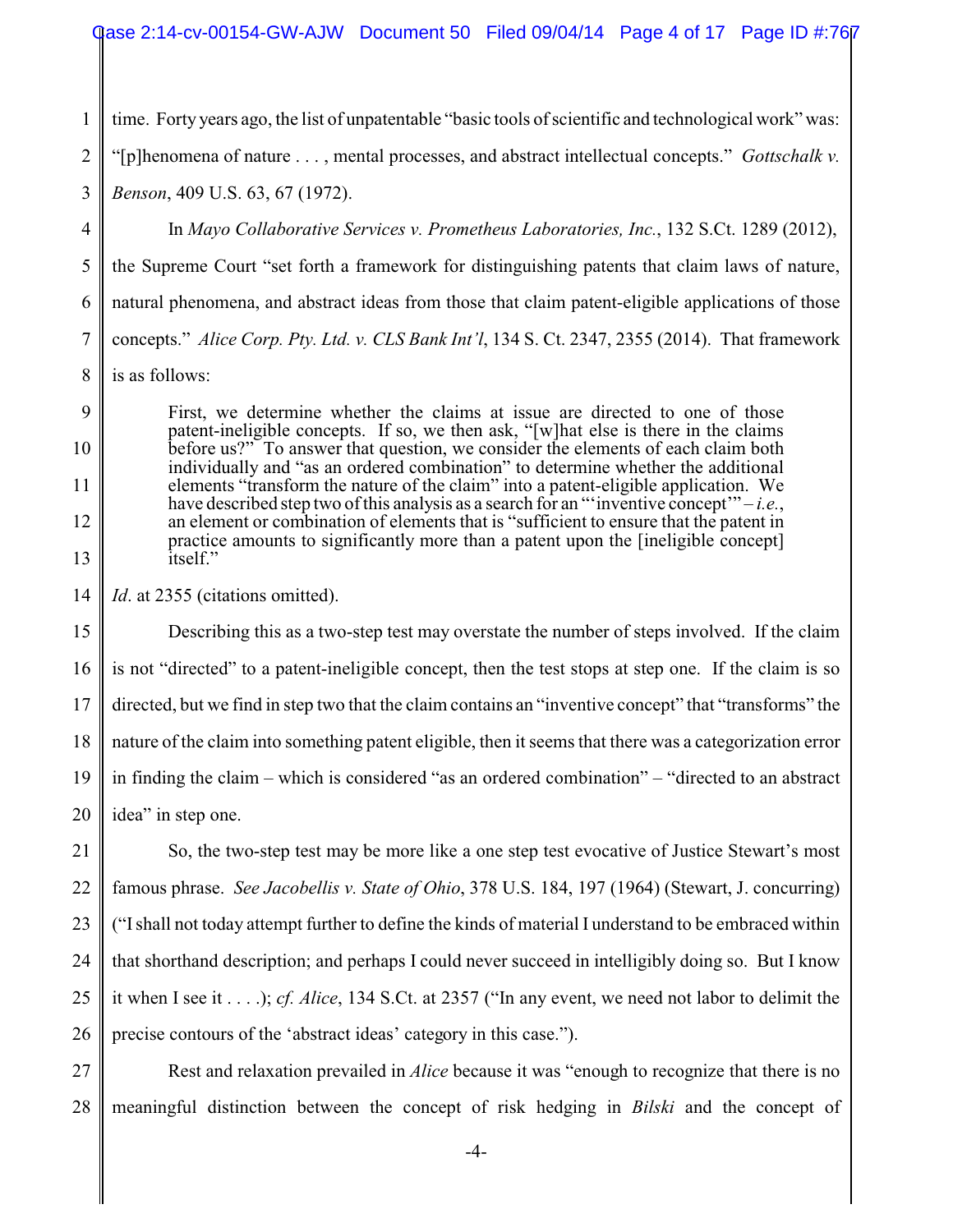1 2 3 4 5 6 7 8 intermediated settlement at issue [in *Alice*]. Both are squarely within the realm of 'abstract ideas' . . . ." *Id*. at 2357 (citing to *Bilski*, 130 S.Ct. 3218). Thus, so far, the two-part test for identifying an abstract idea appears to be of limited utility, while comparisons to previously adjudicated patents – or more precisely, to past cases' characterizations of those patents $3$  – have done the heavy lifting. *See also Bilski*, 130 S. Ct. at 3229 ("Rather than adopting categorical rules that might have wideranging and unforeseen impacts, the Court resolves this case narrowly on the basis of this Court's decisions in *Benson*, *Flook*, and *Diehr*. . . .").<sup>4</sup> It remains true that "[t]he life of the law has not been logic: it has been experience." Oliver Wendell Holmes, Jr., *The Common Law* 1 (1881).

9 10 11 12 13 14 15 16 17 But despite its narrow holding, *Alice* did categorically establish a clear rule that had previously been subject to debate: "mere recitation of a generic computer cannot transform a patent-ineligible abstract idea into a patent-eligible invention." 134 S.Ct. at 2358. And before *Alice*, it was unclear to some, including the USPTO, that the framework set forth in *Mayo* applied to abstract ideas as well as to the law of nature/natural phenomena at issue in *Mayo*. *See* Memo to Patent ExaminingCorps from Andrew H. Hirschfeld, DeputyCommissioner for Patent Examination Policy, Preliminary Examination Instructions in view of the Supreme Court Decision in *Alice Corporation Pty. Ltd. v. CLS Bank International, et al.* (June 25, 2014), *available at* http://www.uspto.gov/patents/announce/alice\_pec\_25jun2014.pdf.<sup>5</sup>

18 19 And, while the boundaries of the judicial exceptions remain subject to further development, the Supreme Court has clearly stated the policy underlying those exceptions, i.e. avoiding patents

<sup>21</sup> 22 <sup>3</sup> Mayo noted that, as to the patent-ineligible approach of simply instructing artisans "to apply" unpatentable subject matter, "[t]he process in *Diehr* was not so **characterized**; that in *Flook* was **characterized** in roughly this way." 132 S. Ct. at 1299-1300 (emphasis added).

<sup>23</sup> 24 25 <sup>4</sup> Scholars have argued that "the *Mayo* decision has revived the *Flook* approach, although without displacing *Diehr* or explaining how the two apparently contradictory decisions can be reconciled." Brief of Professors Peter S. Menell and Jeffrey A. Lefstin as Amici Curiae in Support of Respondents, *Alice Corp. Pty, Ltd. v. CLS Bank Int'l*, No. 13-298, 2014 U.S. Briefs LEXIS 784 at 10 (Feb. 27, 2014).

<sup>26</sup> 27 28 5 Indeed, in the USPTO's view, *Alice*'s embrace of the *Mayo* framework for abstract idea cases was such a significant change or clarification that it has withdrawn issued notices of allowance – that is, stopped patents that had made it all the way through examination and were about to issue – "due to the presence of at least one claim having an abstract idea and no more than a generic computer to perform generic computer functions." USPTO Commissioner for Patents Peggy Focarino, Update on USPTO's Implementation of 'Alice v. CLS Bank' (Aug. 4, 2014), available at http://www.uspto.gov/blog/director/entry/update\_on\_uspto\_s\_implementation.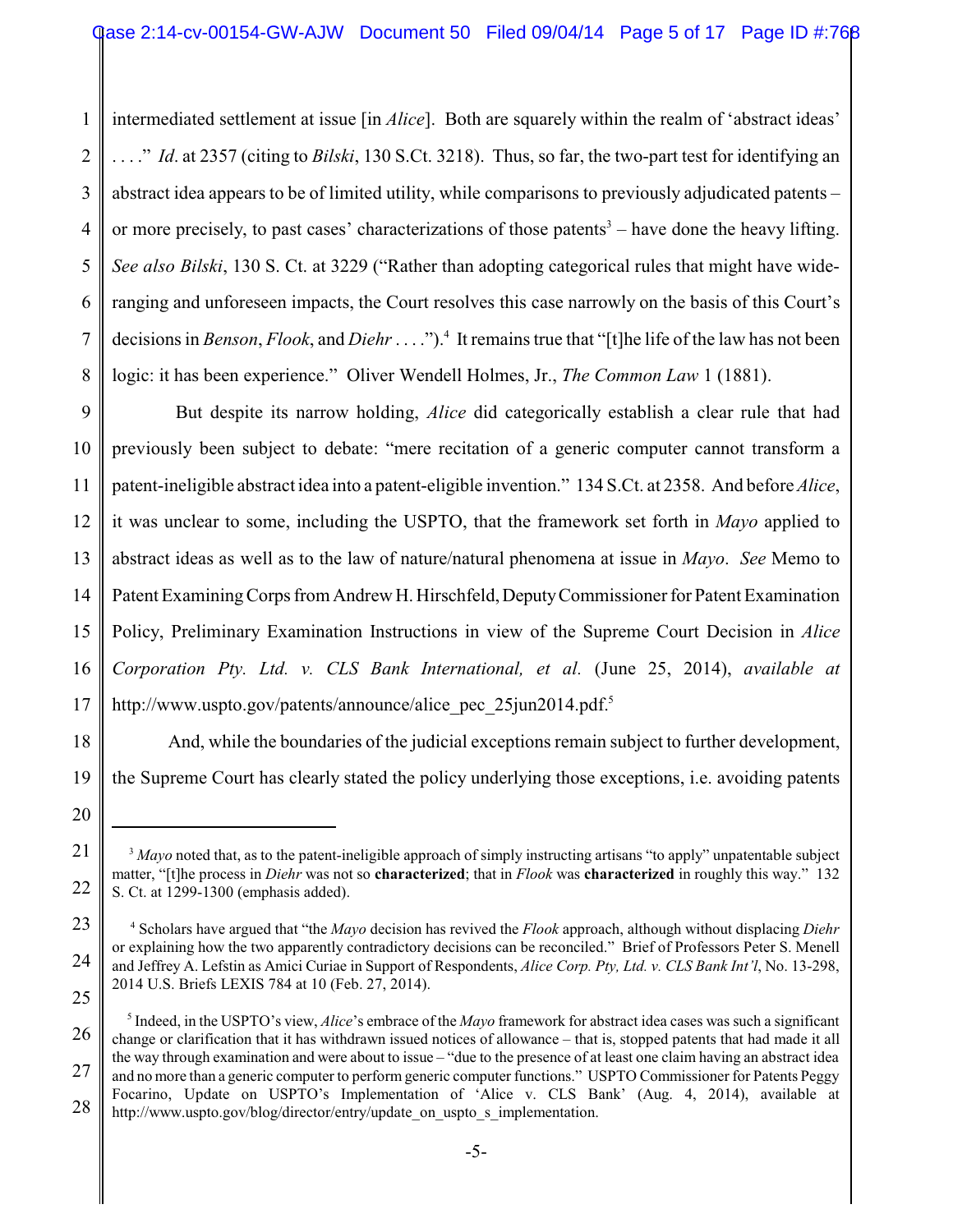1 2 3 that "too broadly preempt the use of a natural law [or abstract idea]." *Mayo*, 132 S.Ct. at 1294. Thus, patent law should "not inhibit further discovery by improperly tying up the future use of laws of nature [or abstract ideas]." *Id*. at 1301.

4

5 6 7 8 *Mayo* discussed the Supreme Court's 1854 decision upholding many of Samuel Morse's telegraph patent claims, but invalidating the most general claim, which covered "the use of the motive power of the electric or galvanic current . . . however developed, for making or printing intelligible characters, letters, or signs, at any distances." *Id*. The Supreme Court presciently explained that such a claim would inhibit, rather than promote, the progress of the useful arts:

9 10 11 12 For aught that we now know some future inventor, in the onward march of science, may discover a mode of writing or printing at a distance by means of the electric or galvanic current, without using any part of the process or combination set forth in the plaintiff's specification. His invention may be less complicated – less liable to get out of order – less expensive in construction, and in its operation. But yet if it is covered by this patent the inventor could not use it, nor the public have the benefit of it without the permission of this patentee.

13 14 15 16 *Id*. (quoting *O'Reilly v. Morse*, 15 How. 62, 113 (1854).) True, patents always present some impediment to follow-on innovation. The principle is one of balance: patents should not "foreclose[] more future invention than the underlying discovery could reasonably justify." *Mayo*, 132 S.Ct. at 1301.

17 18 19 20 21 22 23 24 25 Of course, § 101 is not the sole, or even primary, tool to ensure that balance. Every condition of patentability set forth in the Patent Act acts to ensure that patents promote, rather than retard, the progress of science and useful arts. For example, in a manner quite similar to recent § 101 jurisprudence, "[t]he written description requirement guards against claims that 'merely recite a description of the problem to be solved while claiming all solutions to it and . . . cover any compound later actually invented and determined to fall within the claim's functional boundaries.'" *Abbvie Deutschland GmbH & Co., KG v. Janssen Biotech, Inc.*, \_\_ F.3d \_\_, 2013-1338, 2014 WL 2937477, 11 (Fed. Cir. July 1, 2014) (quoting *Ariad Pharm., Inc. v. Eli Lilly & Co.*, 598 F.3d 1336, 1353 (Fed. Cir. 2010)).

26 27 28 However, scholars have argued that the written description and enablement doctrines of § 112, as currently applied, do not adequately prevent unwarranted obstructions to follow-on innovation, and have urged that § 101 can and should do so. *See, e.g.*, Lemley et al., *Life After*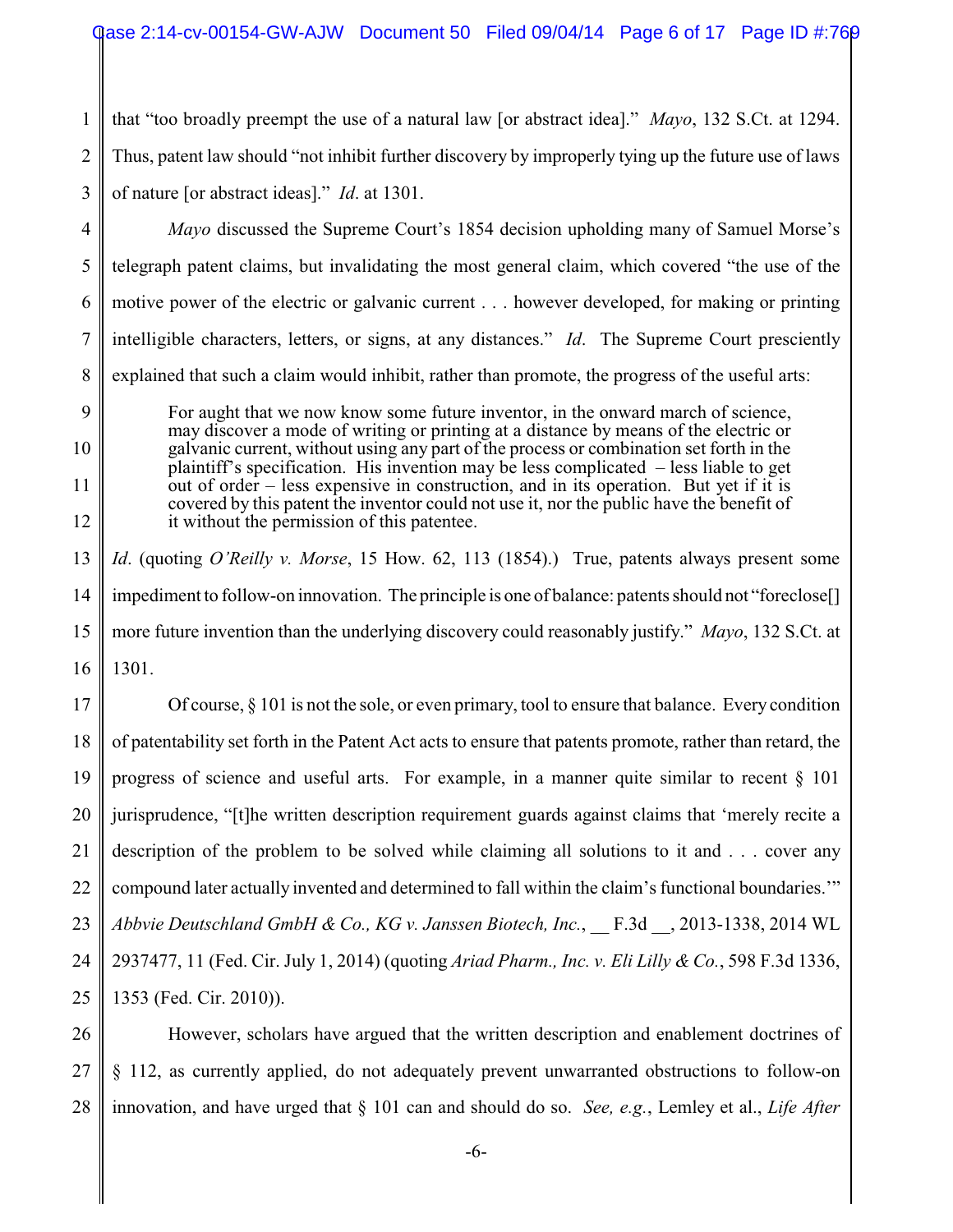1 2 3 4 *Bilski*, 63 Stan. L. Rev. 1315, 1330 (2011) (cited in *Mayo*, 132 S.Ct. at 1301-03, 1304); *but see* Lemley, *Point of Novelty*, 105 Nw. U. L. Rev. 1253, 1279 (2011) ("[T]here is good reason to worry about overbroad patent claims that lock up a wide swath of potential future applications. But the enablement and written description doctrines largely address that concern.").

5 6 7 8 9 10 11 In any event, the Supreme Court has spoken, and § 101 now plays an important limiting role. But District Courts and the Federal Circuit are now left with the task of figuring out when the "twopart" test is satisfied. Perhaps something like the function-way-result test used to evaluate infringement under the doctrine of equivalents might be useful. Thus, in one long-standing formulation, an accused instrumentality infringes "if it performs substantially the same function in substantially the same way to obtain the same result." *Union Paper-Bag Mach. Co. v. Murphy*, 97 U.S. 120, 125 (1877); *InTouch Technologies, Inc. v. VGO Commc'ns, Inc.*, 751 F.3d 1327, 1343 (Fed. Cir. 2014).

12 13 14 15 16 17 18 19 The test in practice often focuses on the "way" aspect of the test, because function and result are often identical in the patent and accused product, and the question is whether the accused infringer uses the same "way." Laura A. Handley, *Refining the Graver Tank Analysis with Hypothetical Claims: A Biotechnology Exemplar*, 5 Harv. J.L. & Tech. 36 (1991) ("In practice, the second prong of the test – 'substantially the same way' is often emphasized, since most infringement suits result from competition for a given market niche which dictates the 'function' and 'result' prongs.") (citing *Perkin-Elmer Corp. v. Westinghouse Elec. Corp.*, 822 F.2d 1528, 1531 (Fed. Cir. 1987)).<sup>6</sup>

20 21 22 23 24 Similarly, the question in the abstract idea context is whether there are other *ways* to use the abstract idea in the same field. If so, the Supreme Court has expressly encouraged others to find those other ways, without being held back by patents that preempt the whole concept. *Mayo*, 132 S.Ct. at 1294 (citing *O'Reilly*, 15 How. at 113); *Alice*, 134 S.Ct. at 3258 (noting "the pre-emption concern that undergirds our § 101 jurisprudence.").

<sup>26</sup> 27 28 <sup>6</sup> Perkin-Elmer held that "repeated assertions that the claimed and accused devices perform substantially the same function and achieve substantially the same end result are not helpful. That circumstance is commonplace when the devices are sold in competition. That a claimed invention and an accused device may perform substantially the same function and may achieve the same result will not make the latter an infringement under the doctrine of equivalents where it performs the function and achieves the result in a substantially different way." 822 F.2d at 1532 n.6.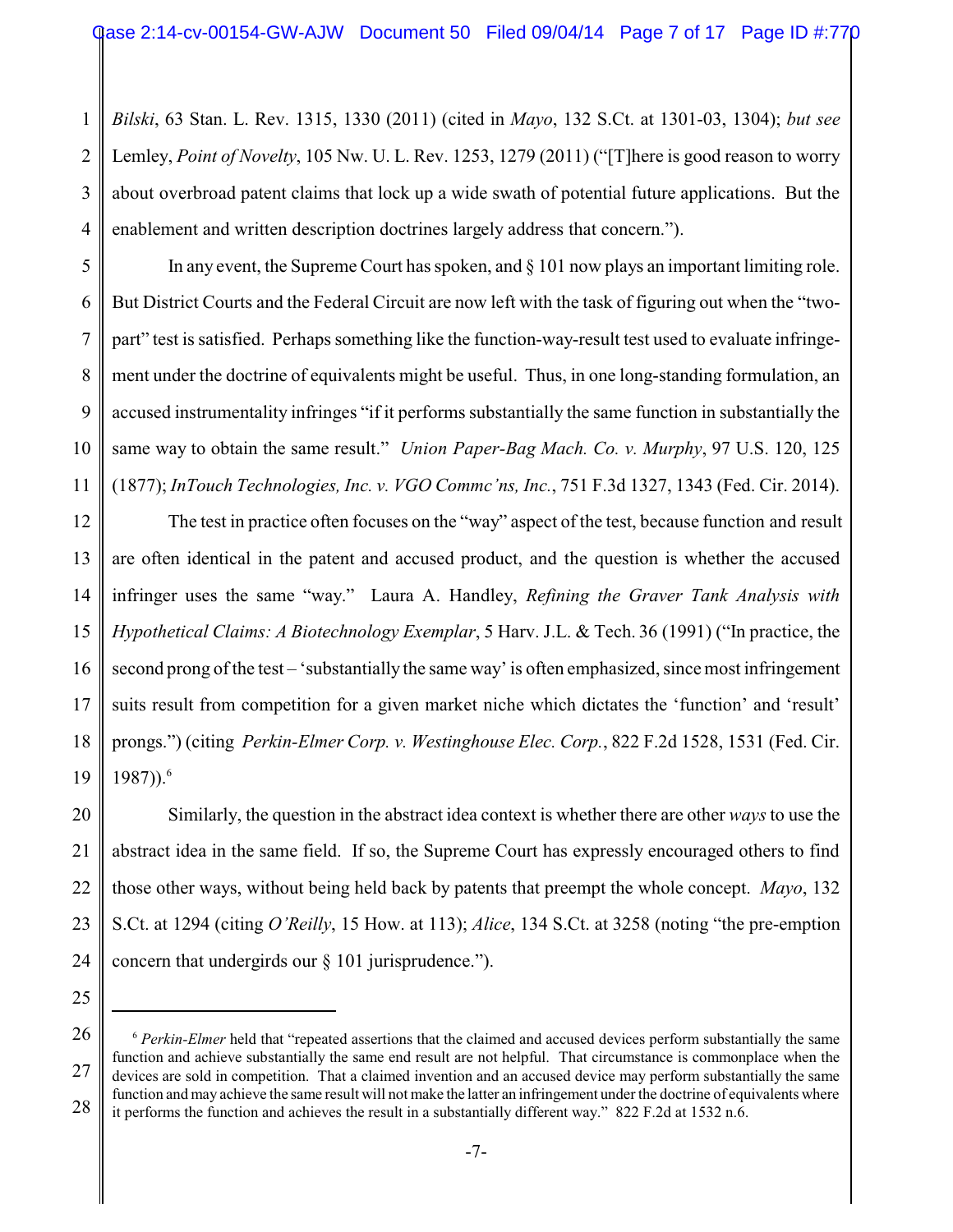1 2 3 4 5 6 7 Concomitantly, we must be wary of facile arguments that a patent preempts all applications of an idea. It may often be easier for an infringer to argue that a patent fails § 101 than to figure out a different way to implement an idea, especially a way that is "less complicated – less liable to get out of order – less expensive in construction, and in its operation." *O'Reilly*, 15 How. at 113. But the patent law does not privilege the leisure of an infringer over the labors of an inventor. Patents should not be casually discarded as failing § 101 just because the infringer would prefer to avoid the work required to develop non-infringing uses of the abstract idea.

8 **III. Analysis**

#### 9

#### *A. The Motion is Ripe*

10 11 12 13 14 15 16 17 18 Both parties acknowledge that a District Court has broad discretion concerning the appropriate time to address § 101. Mot., Docket No. 22-1 at 2, Opp'n, Docket No. 23 at 10. Here, each party, according to its position, cites cases in which a court has either granted a § 101 motion to dismiss or decided that § 101 is better considered later in the case. *Id*. The Federal Circuit has stated that "it will ordinarily be desirable – and often necessary – to resolve claim construction disputes prior to a § 101 analysis, for the determination of patent eligibility requires a full understanding of the basic character of the claimed subject matter." *Bancorp Serv's, L.L.C. v. Sun Life Assur. Co. of Can. (U.S.)*, 687 F.3d 1266, 1273-74 (Fed. Cir. 2012). But that is true only where claim construction disputes are relevant to the § 101 question.

19 20 21 22 23 24 25 Here, Plaintiff's argument that the Court needs to conduct further claim construction proceedings before deciding the motion decidedly fails. Eclipse argues that there is a "factual dispute whether the preambles of the asserted claims are limiting." Opp'n, Docket No. 23 at 11. But as McKinley points out, claim construction is presently not a question of fact. *See Lighting Ballast Control LLC v. Philips Elecs. N. Am. Corp.*, 744 F.3d 1272, 1276-77 (Fed. Cir. 2014). And to the extent extrinsic facts could be relevant, Eclipse does not identify them. Also, "McKinley is fine with haven fing the Court assume that the preambles are limiting  $\ldots$ ." Reply, Docket No. 24 at 7.

26 27 Further, in a nonprecedential case decided after *Alice*, Judge Mayer of the Federal Circuit issued a concurring opinion extolling the virtues of early  $\S$  101 practice: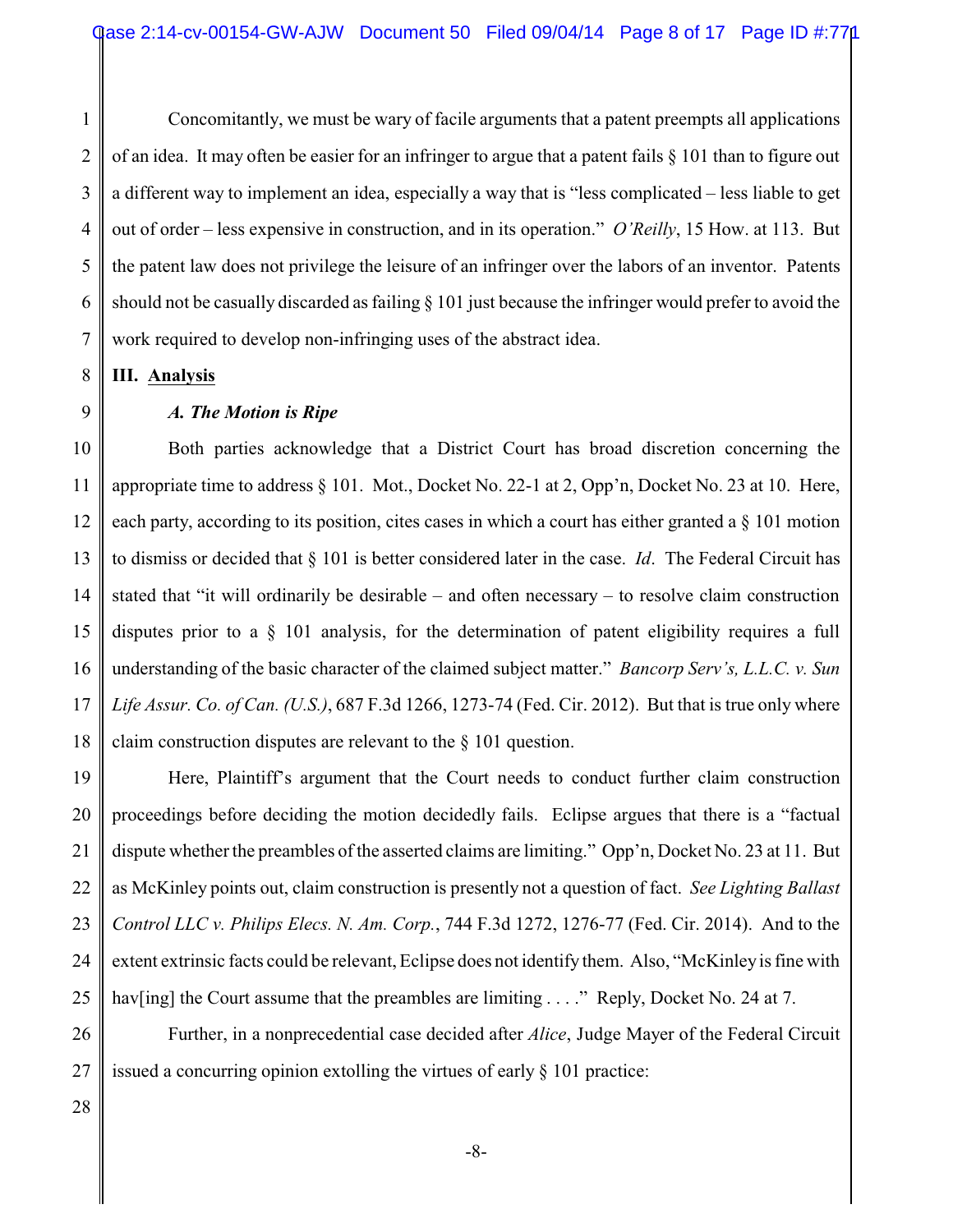1 2 3 4 5 6 7 8 9 10 11 12 13 14 15 16 17 18 19 20 21 22 23 24 25 26 27 28 From a practical perspective, there are clear advantages to addressing section 101's requirements at the outset of litigation. Patent eligibility issues can often be resolved without lengthyclaim construction, and an earlydetermination that the subject matter of asserted claims is patent ineligible can spare both litigants and courts years of needless litigation. *I/P Engine, Inc. v. AOL Inc.*, 2013-1307, 2014 WL 3973501, \*12 (Fed. Cir. Aug. 15, 2014). In appropriate cases, those considerations counsel entertaining § 101 at the motion to dismiss stage. Here, based on the substance of the parties arguments and the content of the patents, this Court would find that neither separate claim construction proceedings nor further development of the factual record are required before addressing the § 101 issue. *B. The Asserted Claims of the Patents-in-Suit Fail § 101* Eclipse asserts '681 Patent claims 1, 3, 4, and 6, '110 Patent claims 1, 2, 7, and 8, and '716 Patent claims 1, 2, 4, 6, 7, 18, 19, 20, 41, 43, 44, 45, and 46. *See* Disclosure of Asserted Claims and Infringement Contentions, Docket No. 12 at 1-2. **1. The '681 Patent** The asserted independent claim of the '681 Patent, claim 1, is: A method for communications in connection with a computer-based notification system, comprising: initiating a notification communication to a personal communications device ["PCD"] associated with a party, the notification communication relating to a task to be performed; during the notification communication, receiving a response from the party's personal communications device, indicating whether or not the party associated with the personal communications device will perform the task; when the party is willing to perform the task, refraining from sending any further notification communications to provoke performance of the task and monitoring for detection of one or more events to indicate accomplishment of the task by the party, the one or more events comprising at least one of the following: receipt of a second communication from the party's personal communications device; expiration of a predefined time period; or arrival or departure of a mobile thing at or from a location, respectively; and when the party is not willing to perform the task, initiating another notification communication to another personal communications device associated with another party in order to request assistance in the task from the another party. McKinley characterizes the claims of the '681 Patent as directed to the abstract idea of "asking someone if they are available to perform a task and then either waiting for them to complete it or contacting the next person." Mot., Docket No. 22-1 at 6. McKinley correctly points out that all of the recited steps in claim 1 can be performed by a person talking on the phone. Mot., Docket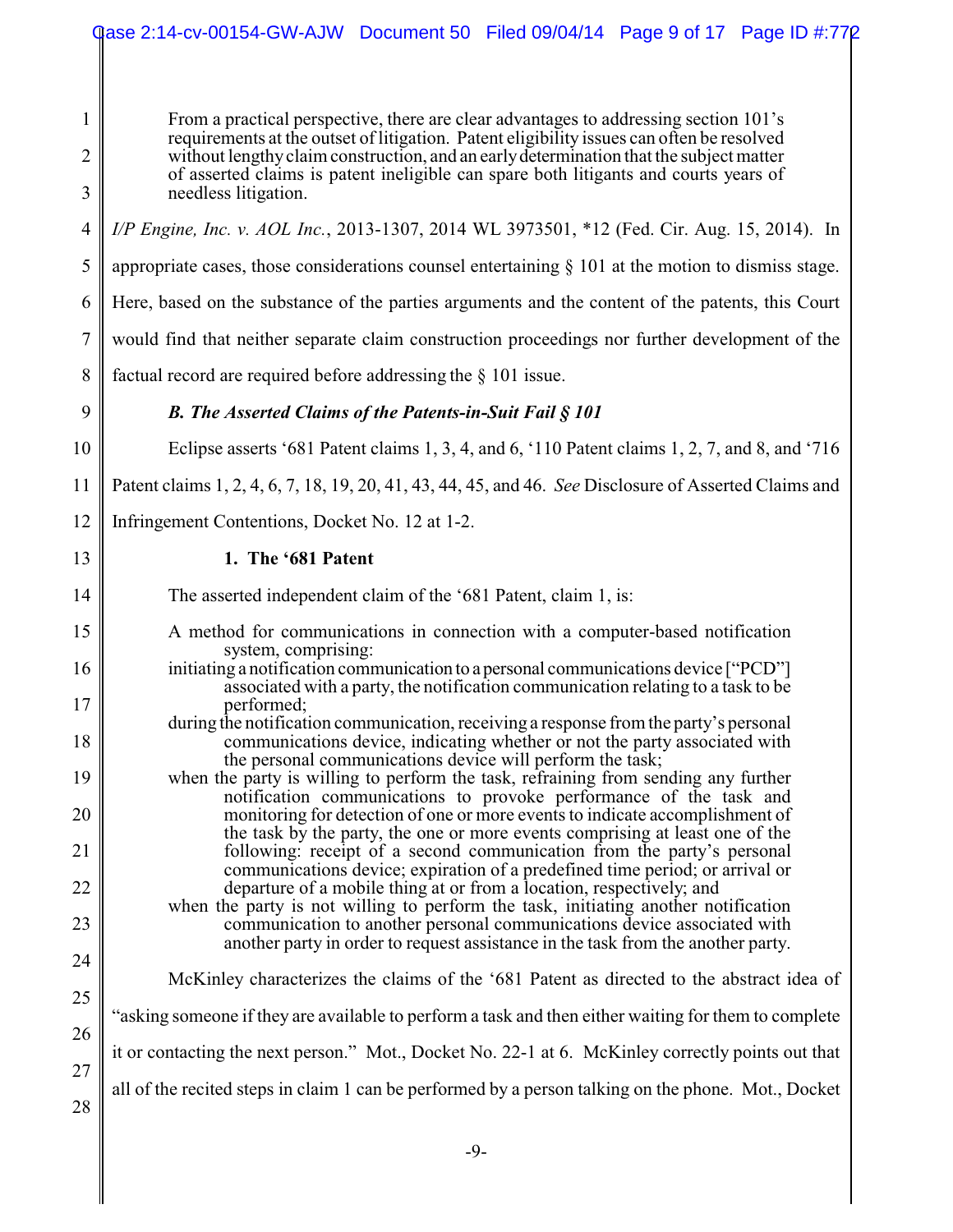1 2 3 4 5 6 7 8 9 10 11 12 13 14 15 16 17 18 19 20 21 22 23 24 25 26 No. 22-1 at 7. The claim recites that the method is performed "in connection with a computer-based notification system," which Eclipse argues saves the claims because "every asserted claim of the '681 patent requires a specially programmed computer system and a specially-equipped PCD to implement the invention and to achieve its benefits." Opp'n, Docket No. 23 at 14. Not so. The specification teaches in one place that a personal communications device is a broad category that includes telephones, pagers, computers, and personal data assistants ("PDAs"). '681 Patent 3:42-43. And in another, the specification is even more expressly sweeping: Nonlimiting examples of PCDs [ ] are as follows: a personal computer (PC) capable of displaying the notification through e-mail or some other communications software, a television, a wireless (e.g., cellular, satellite, etc.) or non-wireless telephone, a pager, a personal data assistant, a navigation system in a motor vehicle, a radio receiver or transceiver, or any other device capable of notifying the user with some type of user perceptible emission. '681 Patent 19:21-28. Thus, the specification belies Eclipse's argument that the claims require a "specially-equipped PCD." Instead, the claims, read in light of the specification, were deliberately drafted to recite hardware in only the most generic sense. Recitation of such generic hardware is insufficient: [T]he mere recitation of a generic computer cannot transform a patent-ineligible abstract idea into a patent-eligible invention. Stating an abstract idea "while adding the words 'apply it'" is not enough for patent eligibility. Nor is limiting the use of an abstract idea "'to a particular technological environment.'" Stating an abstract idea while adding the words "apply it with a computer" simply combines those two steps, with the same deficient result. Thus, if a patent's recitation of a computer amounts to a mere instruction to "implemen[t]" an abstract idea "on . . . a computer," that addition cannot impart patent eligibility. This conclusion accords with the pre-emption concern that undergirds our § 101 jurisprudence. Given the ubiquity of computers, wholly generic computer implementation is not generally the sort of "additional featur[e]" that provides any "practical assurance that the process is more than a drafting effort designed to monopolize the [abstract idea] itself. *Alice*, 134 S. Ct. at 2358. That analysis fits the '681 Patent's claims precisely. The claims are directed to the abstract idea of asking someone whether they want to perform a task, and if they do, waiting for them to complete it, and if they do not, asking someone else. The claims also direct that the method be performed "in connection with a computer system." There are likely a myriad number of ways to

27 do so, and the '681 Patent preempts them all. The claims capture that broad scope without any

28 "inventive concept" or other limiting principle. Of course, the computers used to implement the idea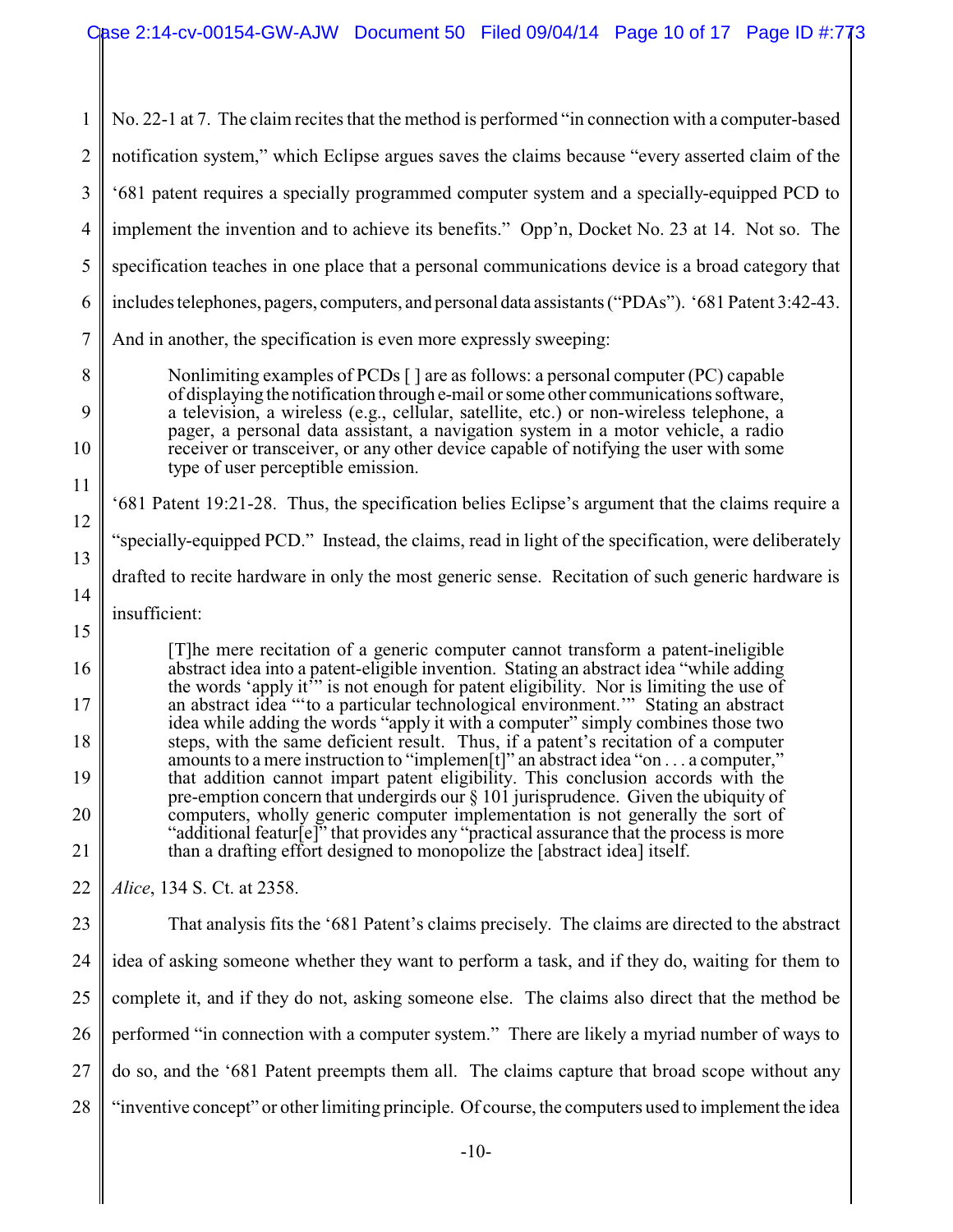1 2 3 will have to be "specially programmed" to carry out the instructions. But that is true of all computerimplemented inventions. A patent applicant may not "claim any principle of the physical or social sciences by reciting a computer system configured to implement the relevant concept." *Alice*, 134

4 S. Ct. at 2359.

5

6

7

8

9

10

11

12

13

14

15

16

17

18

19

20

22

23

24

25

26

27

28

The '681 Patent claims are analogous to Samuel Morse's rejected claim 8, which is:

I do not propose to limit myself to the specific machinery or parts of machinery described in the foregoing specification and claims; the essence of my invention being the use of the motive power of the electric or galvanic current, which I call electro-magnetism, however developed for marking or printing intelligible characters, signs, or letters, at any distances, being a new application of that power of which I claim to be the first inventor or discoverer.

*O'Reilly,* 56 U.S. 62 at 112. The statement that "I do not propose to limit myself to the specific machinery or parts of machinery described in the foregoing specification and claims" is implicit in modern claim construction principles. *See Phillips v. AWH Corp.*, 415 F.3d 1303, 1323 (Fed. Cir. 2005) (courts should avoid reading limitations from the specification into the claims). And Eclipse's claims are even more overreaching, because the inventor here, Horstemeyer, was not even "the first inventor or discoverer" of the underlying abstract idea to which the claims are directed. And even if Horstemeyer was the first to discover the idea that you could use a computer system and a telephone to ask people whether they wanted to perform a task, those devices are generic and ubiquitous, and in the modern world, reciting them does not overcome the abstractness problem. *Alice* 134 S. Ct. at 2358; *see also Cyberfone Sys., LLC v. CNN Interactive Grp., Inc.*, 558 F. App'x 988, 993 (Fed. Cir. 2014) ("The 'telephone' recited in claim 1 is not a specific machine, and adds nothing of significance to the claimed abstract idea.").

21

Nor do the specific examples given in the specification matter, as Eclipse urges they do. Opp'n, Docket No. 23 at 15-16. In fact, the Federal Circuit has specifically rejected that argument:

Regarding Accenture's argument concerning the complexity of the specification, including the specification's detailed software implementation guidelines, the important inquiry for a § 101 analysis is to look to the claim. . . . The limitations of claim 1 are essentially a database of tasks, a means to allow a client to access those tasks, and a set of rules that are applied to that task on a given event. Although the specification of the '284 patent contains very detailed software implementation guidelines, the system claims themselves only contain generalized software components arranged to implement an abstract concept on a computer. The limitations of the system claims of the '284 patent do not provide sufficient additional features or limit the abstract concept in a meaningful way. In other words,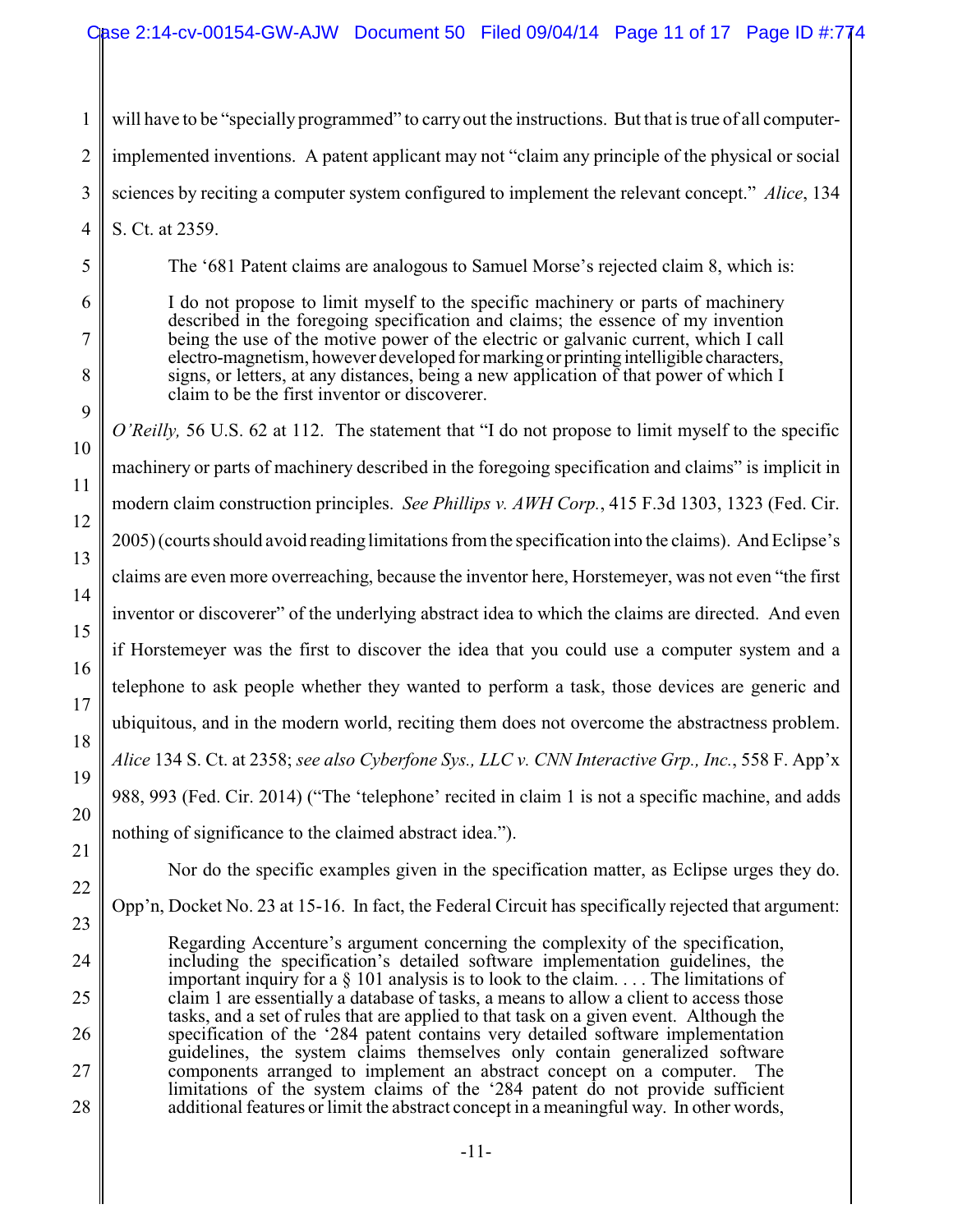### Case 2:14-cv-00154-GW-AJW Document 50 Filed 09/04/14 Page 12 of 17 Page ID #:775

1 2

5

the complexity of the implementing software or the level of detail in the specification does not transform a claim reciting only an abstract concept into a patent-eligible system or method.

3 *Accenture Global Servs., GmbH v. Guidewire Software, Inc.*, 728 F.3d 1336, 1345 (Fed. Cir. 2013)

4 *cert. denied*, 134 S. Ct. 2871 (2014).

Nor do the dependent claims contain any additional sufficient "inventive concept." The

6 additional content of each is analyzed in the following chart.

| <b>Claim</b><br>Language                                                                                                                                                                                                                                                                                                                                                                                                                  |                        |                                                                                                                                                                                                 | <b>Analysis</b>                                                                                                                                                                     |  |  |
|-------------------------------------------------------------------------------------------------------------------------------------------------------------------------------------------------------------------------------------------------------------------------------------------------------------------------------------------------------------------------------------------------------------------------------------------|------------------------|-------------------------------------------------------------------------------------------------------------------------------------------------------------------------------------------------|-------------------------------------------------------------------------------------------------------------------------------------------------------------------------------------|--|--|
| '681 Patent<br>The method of claim 1, wherein the steps<br>claim 3<br>are performed with a single computer<br>system, a plurality of computers that are<br>communicatively coupled, or a computer<br>system having a distributed architecture.<br>'681 Patent<br>The method of claim 1, wherein the<br>claim 4<br>response is generated by a physical action<br>taken by the party associated with the<br>personal communications device. |                        |                                                                                                                                                                                                 | This merely makes clear that a<br>computer implementation is<br>required, which Eclipse argues is<br>already inherent in the preamble to<br>claim 1. Opp'n, Docket No. 23 at<br>20. |  |  |
|                                                                                                                                                                                                                                                                                                                                                                                                                                           |                        |                                                                                                                                                                                                 | This is just reciting the fact that a<br>human is involved. Every human<br>generated response, including<br>talking, is a physical action.                                          |  |  |
|                                                                                                                                                                                                                                                                                                                                                                                                                                           | '681 Patent<br>claim 6 | The method of claim 1, further<br>comprising the step of refraining from<br>sending notification communications to<br>one or more additional personal<br>communications devices, once receiving | No inventive concept or specific<br>technology is added here.                                                                                                                       |  |  |
| the response.                                                                                                                                                                                                                                                                                                                                                                                                                             |                        |                                                                                                                                                                                                 |                                                                                                                                                                                     |  |  |
| Therefore, the Court would hold asserted '681 Patent claims (1, 3, 4, and 6) fail to satisfy 35                                                                                                                                                                                                                                                                                                                                           |                        |                                                                                                                                                                                                 |                                                                                                                                                                                     |  |  |
| U.S.C. § 101.                                                                                                                                                                                                                                                                                                                                                                                                                             |                        |                                                                                                                                                                                                 |                                                                                                                                                                                     |  |  |
| 2. The '716 Patent                                                                                                                                                                                                                                                                                                                                                                                                                        |                        |                                                                                                                                                                                                 |                                                                                                                                                                                     |  |  |
| The three asserted independent claims of the '716 Patent are claims 1, 18, and 41. '716                                                                                                                                                                                                                                                                                                                                                   |                        |                                                                                                                                                                                                 |                                                                                                                                                                                     |  |  |
| Patent claim 1 reads as follows:                                                                                                                                                                                                                                                                                                                                                                                                          |                        |                                                                                                                                                                                                 |                                                                                                                                                                                     |  |  |
| A method for communications in connection with a computer-based notification                                                                                                                                                                                                                                                                                                                                                              |                        |                                                                                                                                                                                                 |                                                                                                                                                                                     |  |  |
| system, comprising the steps of:<br>initiating a notification communication to a personal communications device                                                                                                                                                                                                                                                                                                                           |                        |                                                                                                                                                                                                 |                                                                                                                                                                                     |  |  |
| associated with a party;<br>receiving a response communication from the party's personal communications                                                                                                                                                                                                                                                                                                                                   |                        |                                                                                                                                                                                                 |                                                                                                                                                                                     |  |  |
| device.<br>indicating that the party has received the notification communication and is now                                                                                                                                                                                                                                                                                                                                               |                        |                                                                                                                                                                                                 |                                                                                                                                                                                     |  |  |
| occupied with a task associated with the notification communication; and<br>refraining from sending any further notification communications to the party's                                                                                                                                                                                                                                                                                |                        |                                                                                                                                                                                                 |                                                                                                                                                                                     |  |  |
| personal communications device, until detection of one or more events that<br>indicate that the party is no longer occupied with the task and can perform                                                                                                                                                                                                                                                                                 |                        |                                                                                                                                                                                                 |                                                                                                                                                                                     |  |  |
|                                                                                                                                                                                                                                                                                                                                                                                                                                           |                        |                                                                                                                                                                                                 |                                                                                                                                                                                     |  |  |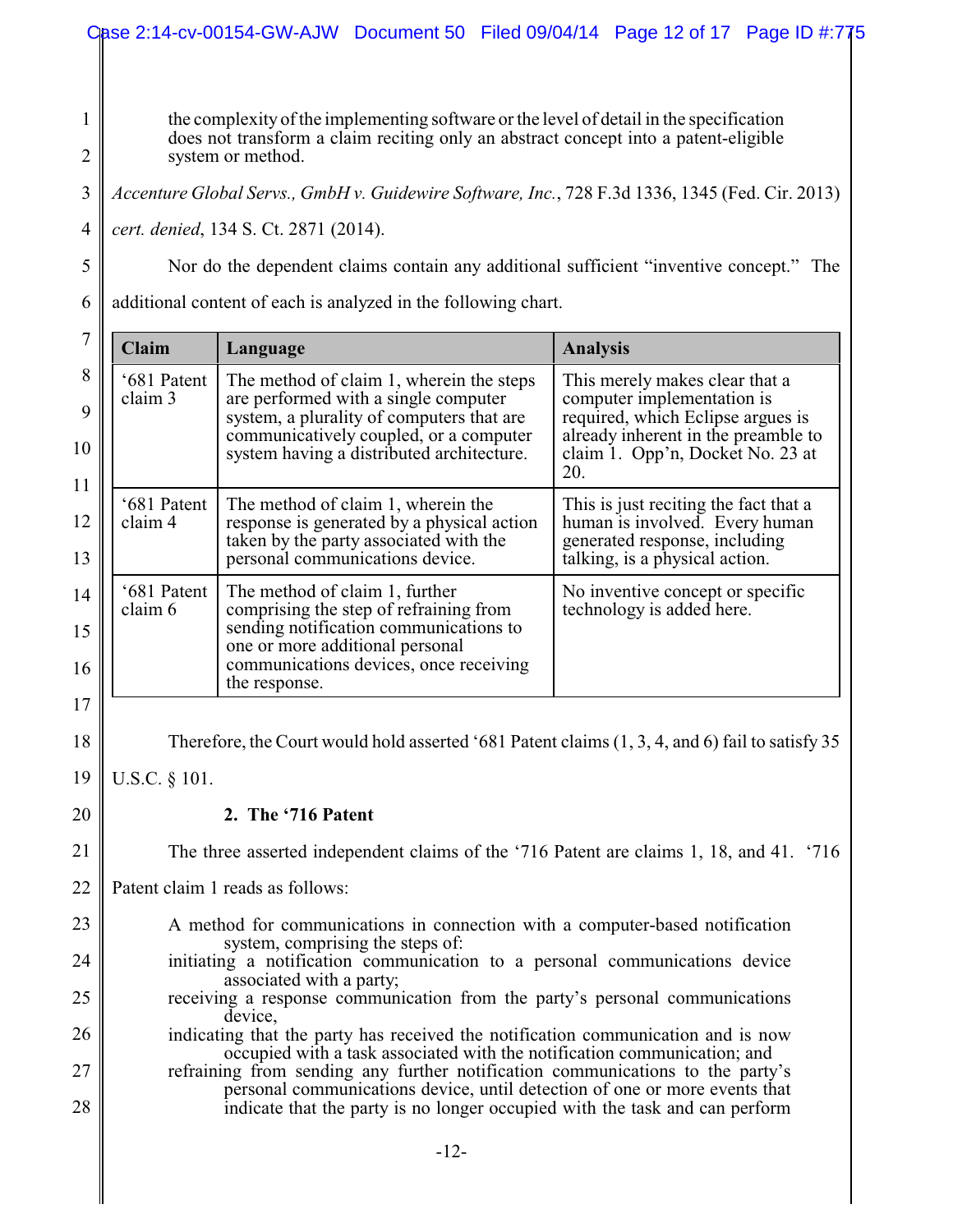| another task associated with another notification communication. |  |
|------------------------------------------------------------------|--|
|------------------------------------------------------------------|--|

2 3 4 5 6 7 8 9 This claim is directed to the abstract idea of asking someone to do a task, getting an affirmative response, and then waiting until the task is done, "while adding the words 'apply it with a computer'." *Alice*, 134 S.Ct. at 2358; *see also Planet Bingo, LLC v. VKGS LLC*, \_\_ Fed. Appx. \_\_, 2014 WL 4195188, \*3 (Fed. Cir. Aug. 26, 2014) (holding claims' recitation of "'a computer with a central processing unit,' 'a memory,' an 'input and output terminal,' 'a printer,' and 'a program  $\ldots$  enabling' the steps of managing a bingo game" irrelevant to § 101, and rejecting patentee's argument that the invention requires "complex computer code with three distinct subparts" because those programs were not recited in the claims).

10 11 12 13 '716 Patent claim 1 covers: "Fred, could you take out the trash?"; "Doing it, Ted"; [Ted says nothing further until Fred comes back without the trash], "applied with a computer notification system." It therefore fails § 101. '716 Patent independent claim 18 is indistinguishable from claim 1, so it also fails  $§ 101.<sup>7</sup>$ 

14 15 16 17 '716 Patent independent claim 41 adds the idea of "monitoring travel data associated with a mobile thing" and "initiating a second notification . . . based on upon the upon [sic] the relationship of the mobile thing or another mobile thing to the location or another location." The claim in full reads as follows:

18 19 20 21 22 A method for communications in connection with a computer-based notification system, comprising the steps of: monitoring travel data associated with a mobile thing; initiating a first notification communication to a personal communications device associate [sic] with a party based upon the relationship of the mobile thing to a location;

7 '716 Patent claim 18 reads as follows:

1

23

24

25

26

27

- Amethod for communications in connectionwith a computer-based notification systemand a personal communications device associated with a party, comprising the steps of:
- receiving a notification communication with the personal communications device associated with the party from the notification system;
- communicating a response communication from the party's personal communications device, indicating that the party has received the notification communication and is now occupied with a task associated with the notification communication; and
- causing the notification system to refrain from sending any further notification communications to the party's personal communications device, until detection of one or more events, indictating [sic] that the party is no longer occupied with the task and can perform another task associated with another notification communication.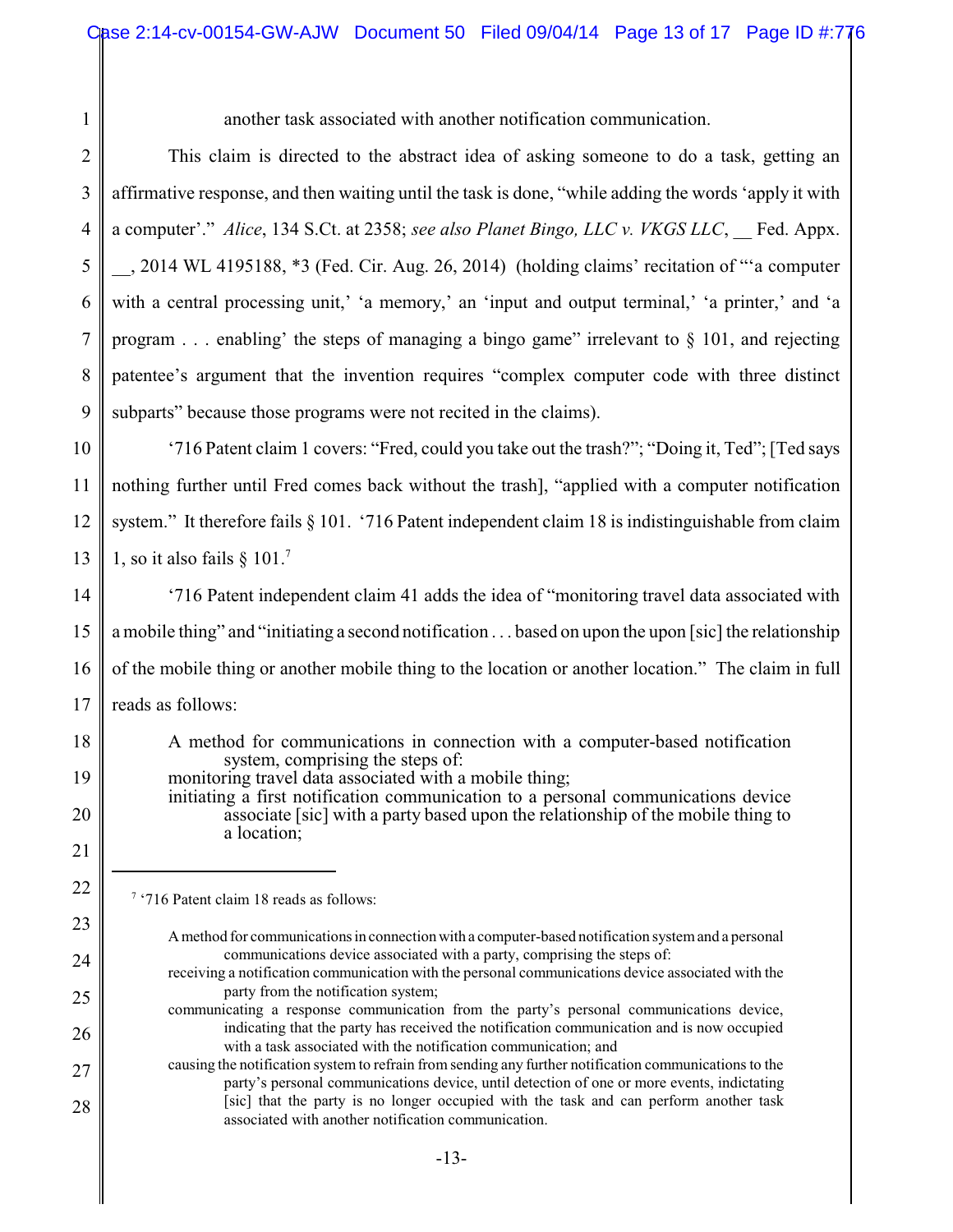receiving a response communication from the party's personal communications device: refraining from sending notification communications to the party's personal

communications device after receiving the response communication; and initiating a second notification communication to the party's personal communications device, one or more other personal communications devices, or both, based upon the upon the [sic] relationship of the mobile thing or another mobile thing to the location or another location.

In the above example, this just adds Ted looking outside to see whether the trash can is now

out at the curb. Or, the hotel calling the room to let a guest know that the bags have not yet arrived,

and then calling again once they have. Or that the car is now at the valet stand. Again, the fact that

the claim calls for this to be done "in connection with a computer-based notification system" is

irrelevant. The Court would therefore find that '716 Patent claim 41 also fails § 101.

The dependent claims fare no better. The additional content of each is analyzed in the chart

below.

| 13                   | <b>Claim</b>                                                                                                                                                                                                                                   | Language                                                                                                                                                                                   | <b>Analysis</b>                                                                                                                                                                     |
|----------------------|------------------------------------------------------------------------------------------------------------------------------------------------------------------------------------------------------------------------------------------------|--------------------------------------------------------------------------------------------------------------------------------------------------------------------------------------------|-------------------------------------------------------------------------------------------------------------------------------------------------------------------------------------|
| 14<br>15             | '716 Patent<br>claim 2                                                                                                                                                                                                                         | The method of claim 1, wherein the one<br>or more events comprises at least receipt<br>of a second communication from the<br>party's personal communications device.                       | No additional inventive step.                                                                                                                                                       |
| 16<br>17             | '716 Patent<br>claim 4                                                                                                                                                                                                                         | The method of claim 1, wherein the one<br>or more events comprises at least arrival<br>or departure of a mobile thing at or from a<br>location, respectively.                              | Same analysis as for independent<br>claim 41.                                                                                                                                       |
| 18<br>19<br>20       | '716 Patent<br>claim 6                                                                                                                                                                                                                         | The method of claim 1, wherein the step<br>of initiating the notification<br>communication is performed when a<br>mobile thing is a predetermined proximity<br>with respect to a location. | Same analysis as for independent<br>claim 41.                                                                                                                                       |
| 21<br>22<br>23<br>24 | '716 Patent<br>The method of claim 1, wherein the steps<br>are performed with a single computer<br>claim 7<br>system, a plurality of computers that are<br>communicatively coupled, or a computer<br>system having a distributed architecture. |                                                                                                                                                                                            | This merely makes clear that a<br>computer implementation is<br>required, which Eclipse argues is<br>already inherent in the preamble to<br>claim 1. Opp'n, Docket No. 23 at<br>20. |
| 25<br>26<br>27       | '716 Patent<br>claim 19                                                                                                                                                                                                                        | The method of claim 18, wherein the<br>response communication is generated by a<br>physical action taken by the party<br>associated with the personal<br>communications device.            | This is just reciting the fact that a<br>human is involved. Every human<br>generated response, including<br>talking, is a physical action.                                          |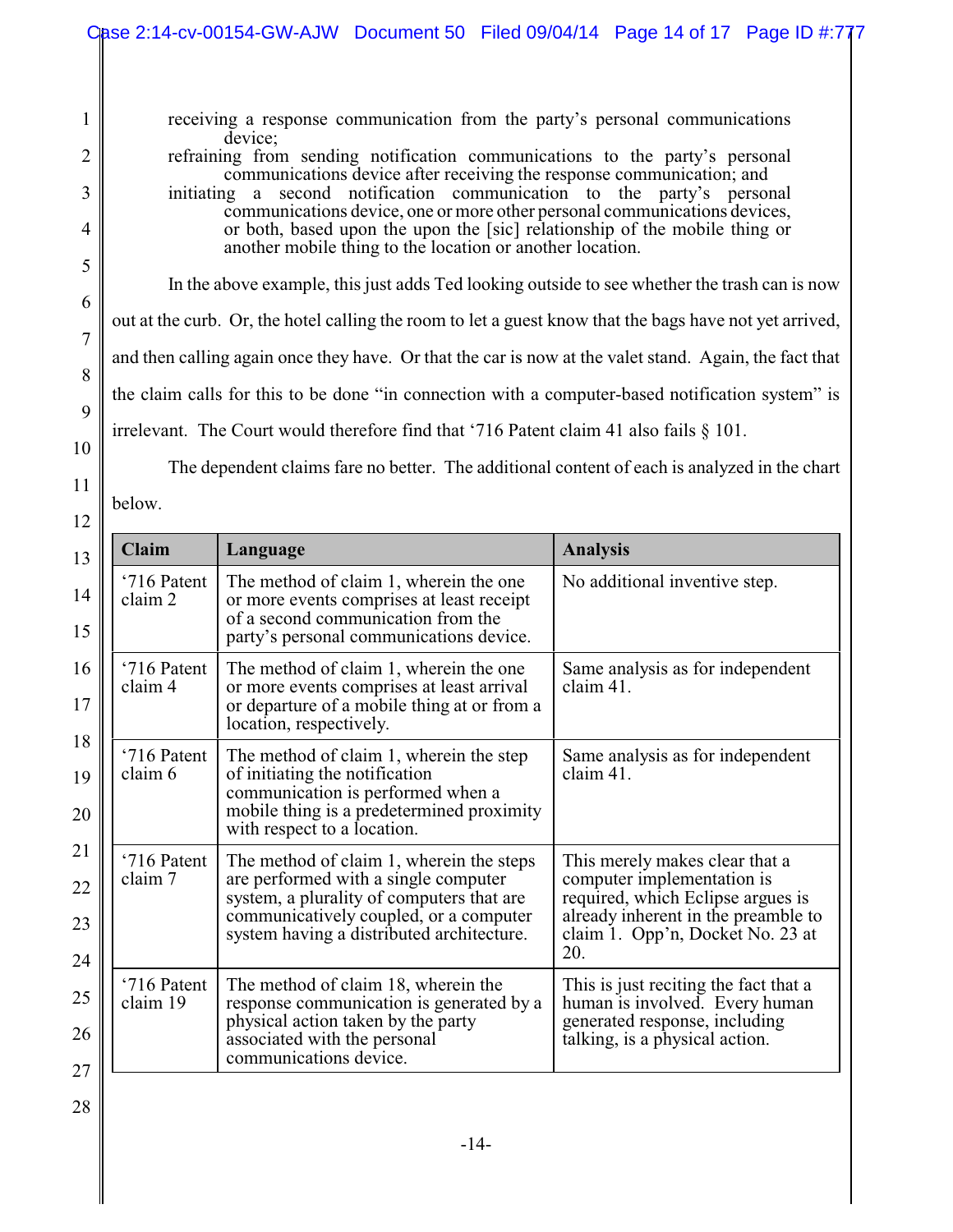| 1                 | Claim                                                                                                                                                                                                                          | Language                                                                                                                                                                                                                 | <b>Analysis</b>                                                                                                                                                                     |  |  |
|-------------------|--------------------------------------------------------------------------------------------------------------------------------------------------------------------------------------------------------------------------------|--------------------------------------------------------------------------------------------------------------------------------------------------------------------------------------------------------------------------|-------------------------------------------------------------------------------------------------------------------------------------------------------------------------------------|--|--|
| $\mathbf{2}$<br>3 | '716 Patent<br>claim 20                                                                                                                                                                                                        | The method of claim 18, wherein the<br>response communication is generated by<br>physically detecting the presence of the                                                                                                | This adds: [Sees Fred return]<br>"Thanks, Fred!"                                                                                                                                    |  |  |
| 4                 |                                                                                                                                                                                                                                | party associated with the personal<br>communications device.                                                                                                                                                             | And even if the claim were<br>construed to require that the                                                                                                                         |  |  |
| 5                 |                                                                                                                                                                                                                                |                                                                                                                                                                                                                          | computer system automatically<br>detect the presence of the party<br>associated with the personal                                                                                   |  |  |
| 6<br>7            |                                                                                                                                                                                                                                |                                                                                                                                                                                                                          | communications device without<br>human operator interaction, the<br>claim covers every possible way of                                                                              |  |  |
| 8                 |                                                                                                                                                                                                                                |                                                                                                                                                                                                                          | doing so, unterhered to any specific<br>hardware—it is purely generic.                                                                                                              |  |  |
| 9<br>10<br>11     | '716 Patent<br>claim 43                                                                                                                                                                                                        | The method of claim 41, wherein the step<br>of initiating the first notification<br>communication is performed when a<br>mobile thing is a predetermined proximity<br>with respect to the location.                      | Same analysis as for independent<br>claim 41.                                                                                                                                       |  |  |
| 12<br>13<br>14    | '716 Patent<br>claim 44                                                                                                                                                                                                        | The method of claim 41, wherein the<br>steps are performed with a single<br>computer system, a plurality of computers<br>that are communicatively coupled, or a<br>computer system having a distributed<br>architecture. | This merely makes clear that a<br>computer implementation is<br>required, which Eclipse argues is<br>already inherent in the preamble to<br>claim 1. Opp'n, Docket No. 23 at<br>20. |  |  |
| 15<br>16<br>17    | '716 Patent<br>claim 45                                                                                                                                                                                                        | The method of claim 41, wherein the<br>response communication is generated by a<br>physical action taken by the party<br>associated with the personal<br>communications device.                                          | Same analysis as for '716 patent<br>claim 19.                                                                                                                                       |  |  |
| 18<br>19<br>20    | '716 Patent<br>The method of claim 41, wherein the<br>claim 46<br>response communication is generated by<br>physically detecting the presence of the<br>party associated with the personal<br>communications device.           |                                                                                                                                                                                                                          | Same analysis as for '716 patent<br>claim 20.                                                                                                                                       |  |  |
| 21                |                                                                                                                                                                                                                                |                                                                                                                                                                                                                          |                                                                                                                                                                                     |  |  |
| 22                | Therefore, the Court would hold that the asserted '716 Patent claims $(1, 2, 4, 6, 7, 18, 19, 20, 19, 20, 19, 20, 19, 20, 19, 20, 19, 20, 19, 20, 19, 20, 19, 20, 19, 20, 19, 20, 19, 20, 19, 20, 19, 20, 19, 20, 19, 20, 19,$ |                                                                                                                                                                                                                          |                                                                                                                                                                                     |  |  |
| 23                | 41, 43, 44, 45, and 46) fail to satisfy 35 U.S.C. § 101.                                                                                                                                                                       |                                                                                                                                                                                                                          |                                                                                                                                                                                     |  |  |
| 24                | 3. The '110 Patent<br>The asserted independent claim of the '110 Patent, claim 1, is:                                                                                                                                          |                                                                                                                                                                                                                          |                                                                                                                                                                                     |  |  |
| 25                |                                                                                                                                                                                                                                | A method for a notification system, for a transportation vehicle comprising the steps                                                                                                                                    |                                                                                                                                                                                     |  |  |
| 26<br>27          | of:<br>monitoring travel data associated with a first personal communications device;                                                                                                                                          |                                                                                                                                                                                                                          |                                                                                                                                                                                     |  |  |
| 28                | initiating a notification communication session to a plurality of personal<br>communications devices, the notification communication session including a                                                                       |                                                                                                                                                                                                                          |                                                                                                                                                                                     |  |  |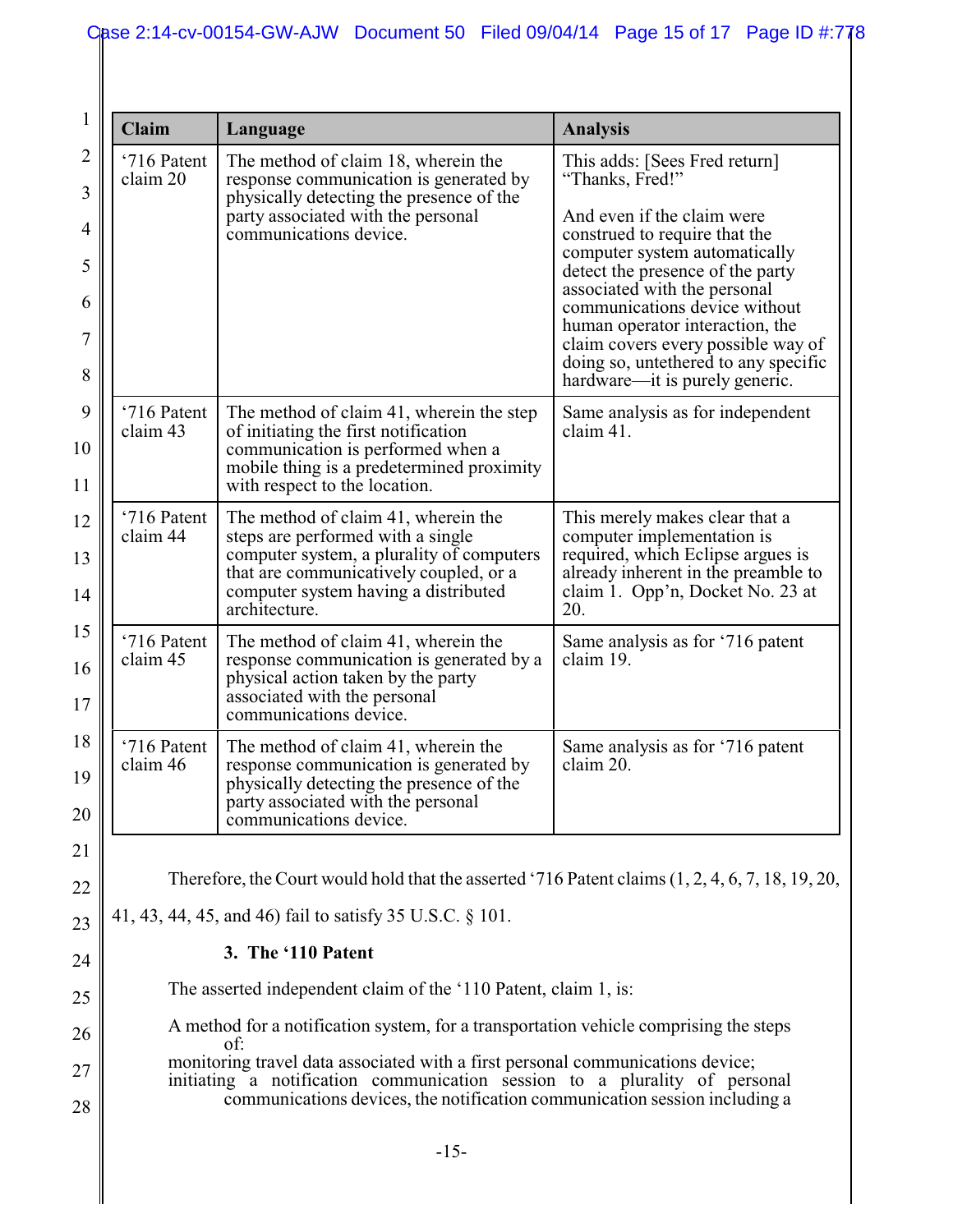|                          | Case 2:14-cv-00154-GW-AJW Document 50 Filed 09/04/14 Page 16 of 17 Page ID #:779                                                                                                                                                                                                                                                                                                                                                                                                                                                                                                                                              |                                                                                                                            |                                                                                                                    |  |                 |                                                                                                                                                                                   |  |
|--------------------------|-------------------------------------------------------------------------------------------------------------------------------------------------------------------------------------------------------------------------------------------------------------------------------------------------------------------------------------------------------------------------------------------------------------------------------------------------------------------------------------------------------------------------------------------------------------------------------------------------------------------------------|----------------------------------------------------------------------------------------------------------------------------|--------------------------------------------------------------------------------------------------------------------|--|-----------------|-----------------------------------------------------------------------------------------------------------------------------------------------------------------------------------|--|
|                          | message requesting a response;<br>receiving responses from one or more of the plurality of personal communications<br>devices; and<br>producing a list of stops for a vehicle route for the first personal communications<br>device, based upon the responses, the lack of responses, or a combination                                                                                                                                                                                                                                                                                                                        |                                                                                                                            |                                                                                                                    |  |                 |                                                                                                                                                                                   |  |
| 3<br>$\overline{4}$<br>5 |                                                                                                                                                                                                                                                                                                                                                                                                                                                                                                                                                                                                                               | thereof.                                                                                                                   |                                                                                                                    |  |                 | McKinley points out that all of these steps could be performed by a person using any number                                                                                       |  |
|                          |                                                                                                                                                                                                                                                                                                                                                                                                                                                                                                                                                                                                                               |                                                                                                                            | of generic communications devices. Mot., Docket No. 22-1 at 10.                                                    |  |                 |                                                                                                                                                                                   |  |
| 6<br>7<br>8<br>9<br>10   | A dispatcher could (for example) [a] monitor the location of personal<br>communications devices (e.g., cell phones or radios) in a set of vehicles (e.g., taxis)<br>and then [b] initiate communications to groups of them including by sending a<br>message requesting a response (e.g., "please let me know if you are available for a<br>pick up at 312 North Spring Street"). The dispatcher could then [c] receive a<br>response from one or more of the communication devices (e.g., "yes I can") and [d]<br>produce a list of stops for the vehicle (e.g., "312 North Spring St. and LAX") based<br>upon the response. |                                                                                                                            |                                                                                                                    |  |                 |                                                                                                                                                                                   |  |
| 11                       |                                                                                                                                                                                                                                                                                                                                                                                                                                                                                                                                                                                                                               |                                                                                                                            |                                                                                                                    |  |                 | <i>Id.</i> (emphasis omitted). Eclipse responds that the preamble is limiting, but Eclipse does not explain                                                                       |  |
| 12                       |                                                                                                                                                                                                                                                                                                                                                                                                                                                                                                                                                                                                                               |                                                                                                                            |                                                                                                                    |  |                 | how treating "for a notification system for a transportation vehicle" as a limitation changes the result.                                                                         |  |
| 13                       |                                                                                                                                                                                                                                                                                                                                                                                                                                                                                                                                                                                                                               |                                                                                                                            |                                                                                                                    |  |                 | Opp'n, Docket No. 23 at 23. Indeed, McKinley's argument already addressed that requirement. And                                                                                   |  |
| 14                       | Eclipse responds that "[t] he specification only discloses computer-based notification systems and                                                                                                                                                                                                                                                                                                                                                                                                                                                                                                                            |                                                                                                                            |                                                                                                                    |  |                 |                                                                                                                                                                                   |  |
| 15                       | provides no indication that notification systems that are not computer-based should be within the                                                                                                                                                                                                                                                                                                                                                                                                                                                                                                                             |                                                                                                                            |                                                                                                                    |  |                 |                                                                                                                                                                                   |  |
| 16                       | scope of the claim." <i>Id.</i> at 23-24 (citing <i>Phillips</i> , 415 F.3d at 1313-17).                                                                                                                                                                                                                                                                                                                                                                                                                                                                                                                                      |                                                                                                                            |                                                                                                                    |  |                 |                                                                                                                                                                                   |  |
| 17                       | That is irrelevant. The claim is directed to the abstract idea of asking people, based on their                                                                                                                                                                                                                                                                                                                                                                                                                                                                                                                               |                                                                                                                            |                                                                                                                    |  |                 |                                                                                                                                                                                   |  |
| 18                       | location, to go places. Once again, "the mere recitation of a generic computer cannot transform a                                                                                                                                                                                                                                                                                                                                                                                                                                                                                                                             |                                                                                                                            |                                                                                                                    |  |                 |                                                                                                                                                                                   |  |
| 19                       | patent-ineligible abstract idea into a patent-eligible invention." Alice, 134 S.Ct. at 2358. Nor can                                                                                                                                                                                                                                                                                                                                                                                                                                                                                                                          |                                                                                                                            |                                                                                                                    |  |                 |                                                                                                                                                                                   |  |
| 20                       | the generic recitation to "a transportation vehicle" save the claims. For purposes of $\S$ 101,                                                                                                                                                                                                                                                                                                                                                                                                                                                                                                                               |                                                                                                                            |                                                                                                                    |  |                 |                                                                                                                                                                                   |  |
| 21                       | conventional steps, no matter how tangible, are disregarded. Mayo, 132 S.Ct. at 1298                                                                                                                                                                                                                                                                                                                                                                                                                                                                                                                                          |                                                                                                                            |                                                                                                                    |  |                 |                                                                                                                                                                                   |  |
| 22                       | The dependent claims do not add a patentable inventive concept. The additional content of                                                                                                                                                                                                                                                                                                                                                                                                                                                                                                                                     |                                                                                                                            |                                                                                                                    |  |                 |                                                                                                                                                                                   |  |
| 23                       | each is analyzed in the following chart.                                                                                                                                                                                                                                                                                                                                                                                                                                                                                                                                                                                      |                                                                                                                            |                                                                                                                    |  |                 |                                                                                                                                                                                   |  |
| 24                       | Claim                                                                                                                                                                                                                                                                                                                                                                                                                                                                                                                                                                                                                         | Language                                                                                                                   |                                                                                                                    |  | <b>Analysis</b> |                                                                                                                                                                                   |  |
| 25<br>26<br>27<br>28     | '110 Patent<br>claim 2                                                                                                                                                                                                                                                                                                                                                                                                                                                                                                                                                                                                        | The method of claim 1, further<br>comprising the steps of:<br>remote from the first personal<br>communications device; and | producing the list at a computer that is<br>communicating the list to the first<br>personal communications device. |  | above.          | This merely confirms that a<br>computer is involved in producing<br>the list of stops. The role of the<br>computer and its inadequacy in the<br>§ 101 analysis has been discussed |  |